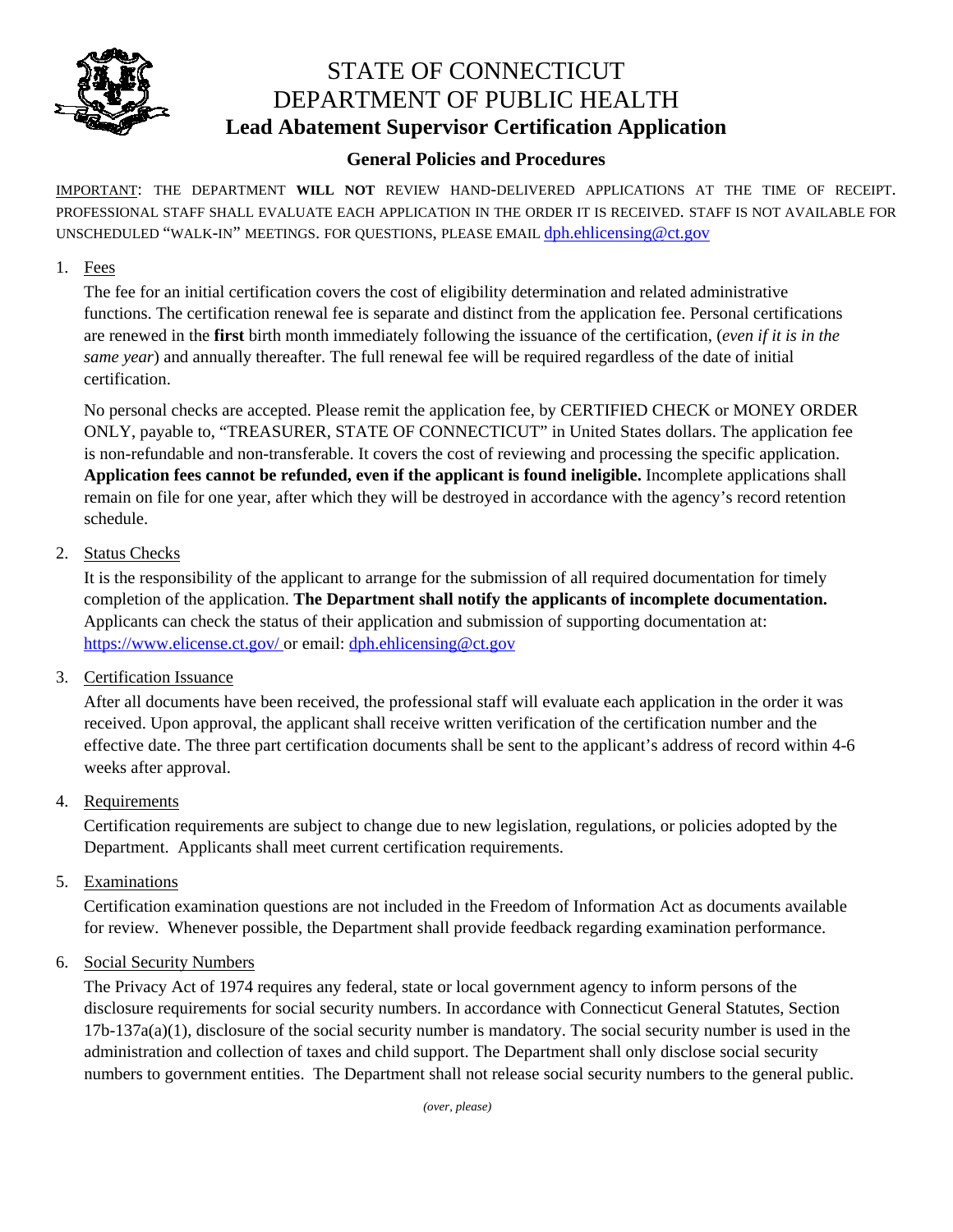#### **Lead Abatement Supervisor Certification Requirements**

Submit the following:

- 1. A completed, notarized application with photograph,
- 2. A fee of \$50.00 in the form of a certified bank check or money order made payable to "Treasurer, State of Connecticut,"
- 3. A legible copy of both your initial and refresher (if applicable) Lead Training Course certificates:
	- a. **initial** training certificate 40 hours of initial training is required
		- Initial training must be from a Connecticut approved training provider if you are not licensed in another state
		- Reciprocity for training will be granted to any person who is licensed in another state under a law that provides standards that are equal to or higher than those of Connecticut (20-440-4(h)).

b. **current** 8 hour refresher training certificate (if applicable)

- 4. Verification of passing score on the national Lead & Environmental Hazard Association (LEHA) exam. Contact PearsonVue, (888) 204-6203, or www.pearsonvue.com. Candidates shall take the third party exam within 180 days of the successful completion of an appropriate approved training course *(C.G.S. §20-478- 2(g)),*
- 5. Employment Experience: At least 1 year of experience as a lead abatement worker, *OR* at least 2 years' experience in a related field including, but not limited to, lead, asbestos, radon or other environmental remediation work. Your employer shall submit page 2 of this application to verify your experience. If you are self-employed or part owner, please have an appropriate third party (*ex*: local building official) complete and submit page 2**.**
- 6. Reinstatement: In addition to the above, please confirm by signing page 4 of the application, in the presence of a notary, that you have not worked in Connecticut in the discipline for which you are applying during the time your credential was expired.
- 7. **Please be aware that if you wish to work independently, then you are required to obtain a Lead Abatement Contractor license. Otherwise, you are required to be employed by a Lead Abatement Contractor to conduct** *any* **lead abatement supervisor work.**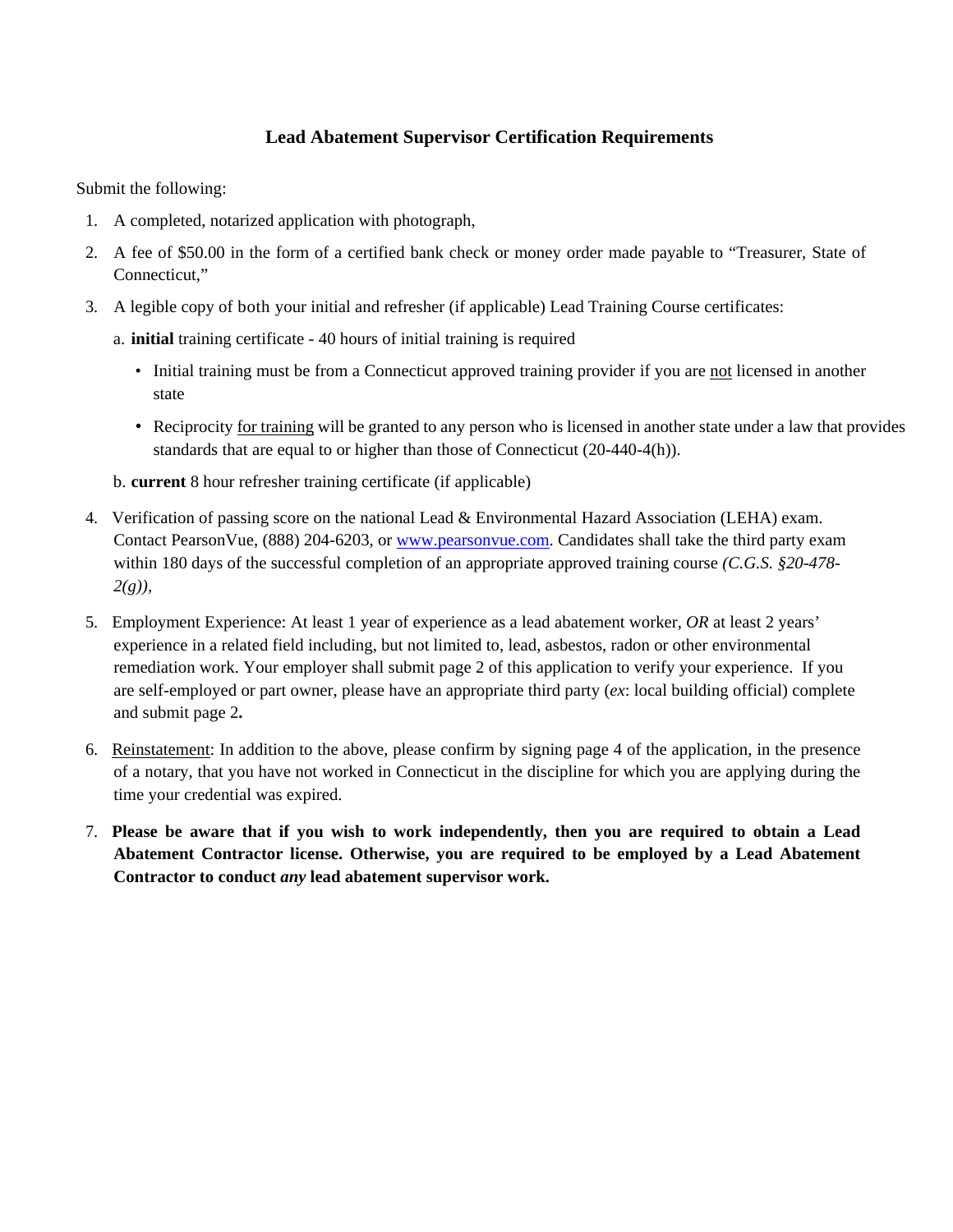|                                                                                                                                                                                                                                |                            | <b>STATE OF CONNECTICUT</b><br>DEPARTMENT OF PUBLIC HEALTH<br><b>LEAD Abatement Supervisor Certification Application</b>                                                                                                              |  |
|--------------------------------------------------------------------------------------------------------------------------------------------------------------------------------------------------------------------------------|----------------------------|---------------------------------------------------------------------------------------------------------------------------------------------------------------------------------------------------------------------------------------|--|
| <b>CHECK ONE:</b><br><b>APPLICATION FEE: \$50.00</b>                                                                                                                                                                           | <b>INITIAL APPLICATION</b> | REINSTATEMENT APPLICATION<br>Credential No:                                                                                                                                                                                           |  |
|                                                                                                                                                                                                                                |                            | <b>Name and Mailing Address:</b> This will be how your name and address will appear on your official license, your address<br>of record for all mailings from this office and releasable pursuant to Freedom of Information requests. |  |
|                                                                                                                                                                                                                                |                            |                                                                                                                                                                                                                                       |  |
|                                                                                                                                                                                                                                |                            |                                                                                                                                                                                                                                       |  |
| Address: Note and the set of the set of the set of the set of the set of the set of the set of the set of the set of the set of the set of the set of the set of the set of the set of the set of the set of the set of the se |                            |                                                                                                                                                                                                                                       |  |
|                                                                                                                                                                                                                                |                            |                                                                                                                                                                                                                                       |  |
| Daytime phone number:<br><u>Daytime</u> phone number:                                                                                                                                                                          |                            |                                                                                                                                                                                                                                       |  |

**RACE/ETHNIC DATA:** *This section is voluntary. Information gathered will be used solely for demographic purposes. This data will not be used for discriminatory purposes and will not be considered in the evaluation of your application.* 

AMERICAN INDIAN OR ALASKAN NATIVE: Persons having origins in any of the original peoples of North America, and who maintain cultural identification through tribal affiliation or community recognition.

ASIAN OR PACIFIC ISLANDER: Persons having origins in any of the original peoples of the Far East, Southeast Asia the Indian Subcontinent of the Pacific Islands. This area includes, China, Japan, Korea, the Philippine Islands, and Samoa.

BLACK: Persons having origins in any of the black racial groups of Africa.

HISPANIC: Persons of Mexican, Puerto Rican, Central or South American or other Spanish culture or origin, regardless of race.

WHITE (not of Hispanic Origin): Persons having origins in any of the original peoples of Europe, North Africa, or the Middle East.

**CREDENTIALS IN OTHER STATES/TRIBES**: *List all states (other than Connecticut) and tribes where you have or have had a credential in any lead abatement discipline.* 

| STATE/TRIBE | <b>CREDENTIAL</b> | <b>NUMBER</b> | <b>EXPIRATION DATE</b> |
|-------------|-------------------|---------------|------------------------|
|             |                   |               |                        |
|             |                   |               |                        |
|             |                   |               |                        |
|             |                   |               |                        |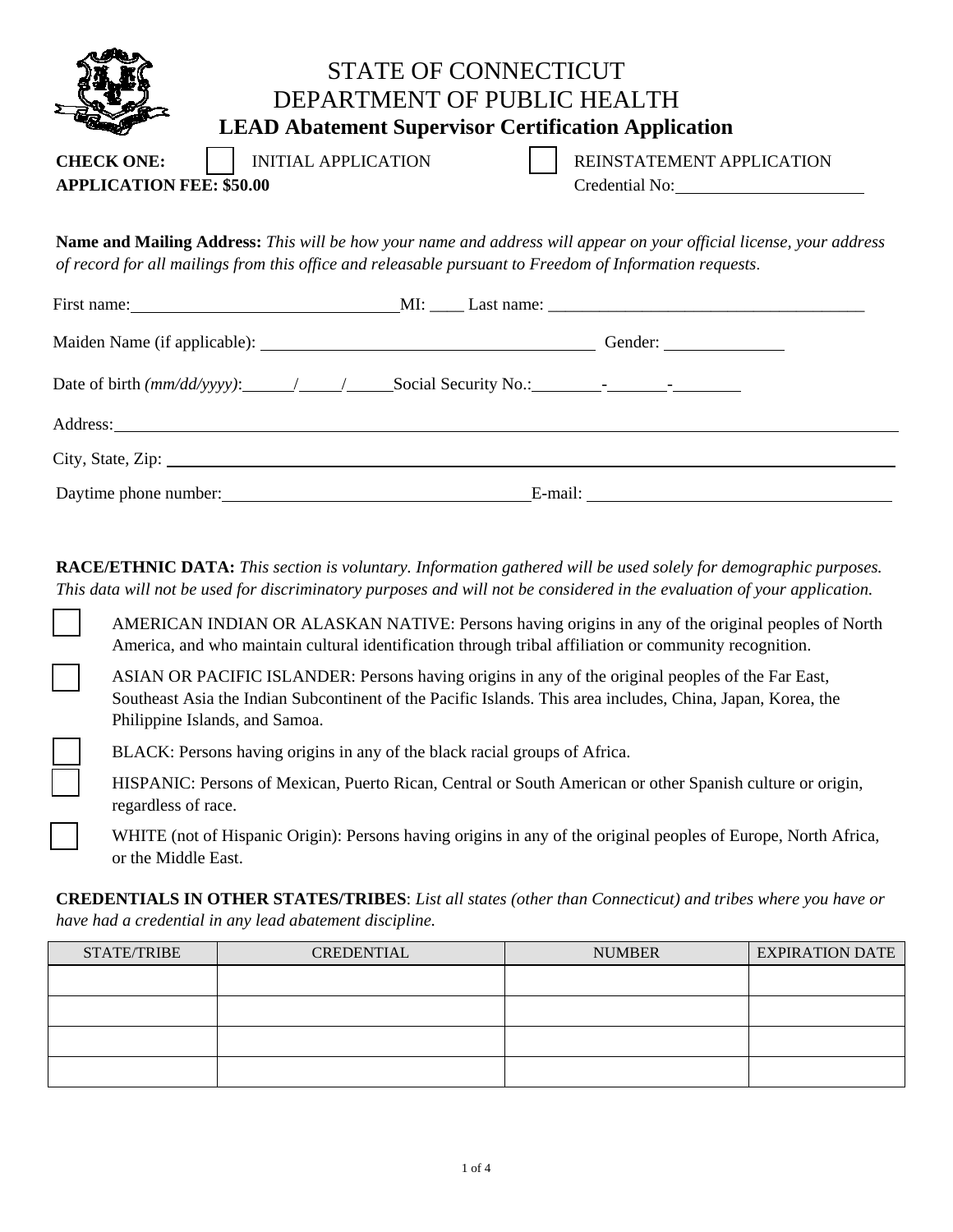| <b>EMPLOYMENT EXPERIENCE REQUIREMENTS/INSTRUCTIONS:</b> You must have at least<br>Form A<br>one year of experience as a lead abatement worker, OR at least two years' experience in a related field<br>including, but not limited to, lead, asbestos, radon or other environmental remediation work. |  |                                                                        |  |  |  |
|------------------------------------------------------------------------------------------------------------------------------------------------------------------------------------------------------------------------------------------------------------------------------------------------------|--|------------------------------------------------------------------------|--|--|--|
| Have employer complete the bottom portion of the form below and submit with application.                                                                                                                                                                                                             |  |                                                                        |  |  |  |
| If you are self- employed or part owner, please have an appropriate third party (ex: local building official) complete the<br>bottom portion of the form below.                                                                                                                                      |  |                                                                        |  |  |  |
| <b>Check applicable:</b>                                                                                                                                                                                                                                                                             |  |                                                                        |  |  |  |
| $\Box$ One year of experience as a lead abatement worker                                                                                                                                                                                                                                             |  |                                                                        |  |  |  |
| $\Box$ At least two years' experience in a related field                                                                                                                                                                                                                                             |  |                                                                        |  |  |  |
|                                                                                                                                                                                                                                                                                                      |  |                                                                        |  |  |  |
|                                                                                                                                                                                                                                                                                                      |  |                                                                        |  |  |  |
|                                                                                                                                                                                                                                                                                                      |  |                                                                        |  |  |  |
| Date of birth $(mm/dd/yyyy)$ : $\qquad \qquad / \qquad \qquad / \qquad \qquad$                                                                                                                                                                                                                       |  |                                                                        |  |  |  |
| Credential for which you have submitted application: LEAD ABATEMENT SUPERVISOR                                                                                                                                                                                                                       |  |                                                                        |  |  |  |
|                                                                                                                                                                                                                                                                                                      |  |                                                                        |  |  |  |
|                                                                                                                                                                                                                                                                                                      |  |                                                                        |  |  |  |
| mm / vvvv                                                                                                                                                                                                                                                                                            |  |                                                                        |  |  |  |
|                                                                                                                                                                                                                                                                                                      |  | <b>APPLICANT: DO NOT WRITE BELOW THIS LINE - FOR EMPLOYER USE ONLY</b> |  |  |  |
|                                                                                                                                                                                                                                                                                                      |  |                                                                        |  |  |  |
|                                                                                                                                                                                                                                                                                                      |  |                                                                        |  |  |  |
| $mm/$ yyyy<br>$mm/$ yyyy                                                                                                                                                                                                                                                                             |  | company/entity                                                         |  |  |  |
| 1. Job title of highest responsibility of the above named individual:                                                                                                                                                                                                                                |  |                                                                        |  |  |  |
|                                                                                                                                                                                                                                                                                                      |  |                                                                        |  |  |  |
|                                                                                                                                                                                                                                                                                                      |  |                                                                        |  |  |  |
|                                                                                                                                                                                                                                                                                                      |  |                                                                        |  |  |  |
|                                                                                                                                                                                                                                                                                                      |  |                                                                        |  |  |  |
|                                                                                                                                                                                                                                                                                                      |  |                                                                        |  |  |  |
| <b>MAIL TO:</b><br><b>Connecticut Department of Public Health</b><br><b>Environmental Practitioner Licensing Program</b><br>410 Capitol Ave, MS# 12EPL<br>P.O. Box 340308<br>Hartford, CT 06134-0308<br>Phone: (860) 509-7559 fax: (860) 509-7295                                                    |  |                                                                        |  |  |  |
|                                                                                                                                                                                                                                                                                                      |  | Page 2 of 4                                                            |  |  |  |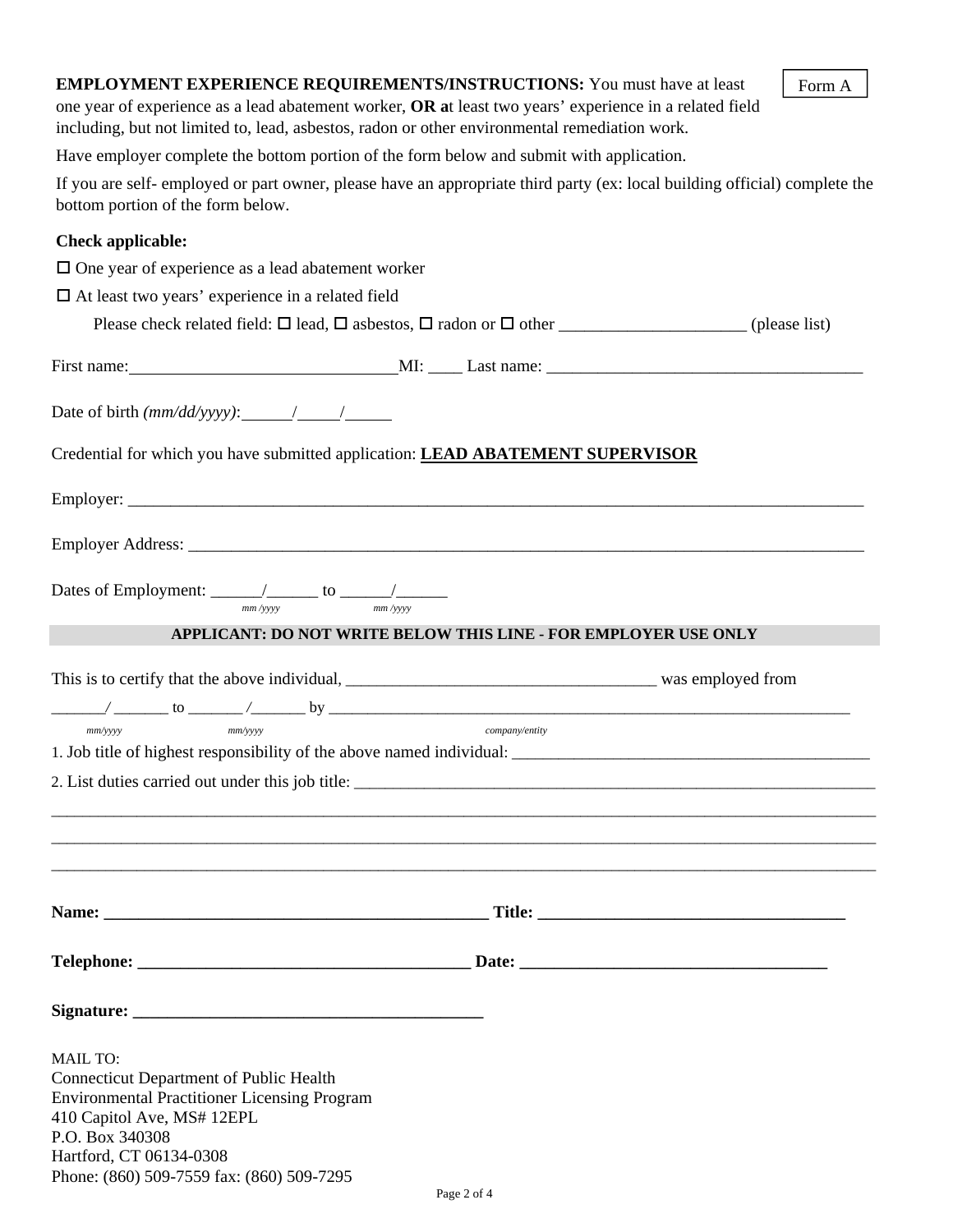#### **STATEMENT OF PROFESSIONAL HISTORY (questions A through G must be completed):**

| A.             | Have you ever been censured, disciplined, dismissed, or expelled from, or been requested to resign from<br>employment involving any type of environmental remediation work?<br><b>YES</b><br>NO                                                                                                                                                                                            |
|----------------|--------------------------------------------------------------------------------------------------------------------------------------------------------------------------------------------------------------------------------------------------------------------------------------------------------------------------------------------------------------------------------------------|
| <b>B.</b>      | Have you ever had your membership in or certification by any professional society or association suspended or<br>revoked for reasons related to professional practice?<br><b>YES</b><br>NO                                                                                                                                                                                                 |
| $\mathbf{C}$ . | Has any professional licensing or disciplinary body in any state, the District of Columbia, a United States possession<br>or territory, or a foreign jurisdiction, limited, restricted, suspended or revoked any professional license, certificate,<br>or registration granted to you, or imposed a fine or reprimand, or taken any disciplinary action against you?<br>YES<br>NO          |
| D.             | Have you ever, in anticipation or during the pendency of an investigation or other disciplinary proceeding,<br>voluntarily surrendered any professional license, certificate, or registration issued to you by any state, the District<br>of Columbia, a United States possession or territory, or a foreign jurisdiction?<br><b>YES</b><br>NO                                             |
| E.             | Have you ever been subject to, or do you currently have pending, any complaint, investigation, charge, or<br>disciplinary action by any professional licensing or disciplinary body in any state, the District of Columbia, a United<br>States possession or territory, or a foreign jurisdiction or any disciplinary board/committee of any branch of the<br>armed services?<br>YES<br>NO |
|                | If you answer "yes" to Questions A-E, please provide all related records including proof of<br>settlement of fine, on a separate, NOTARIZED statement.                                                                                                                                                                                                                                     |
| F.             | Have you ever entered into, or do you currently have pending, a consent agreement of any kind, whether oral or<br>written, with any professional licensing or disciplinary body in any state, the District of Columbia, a United States<br>possession or territory, any branch of the armed services or a foreign jurisdiction?<br>YES<br>NO                                               |
|                | If "yes" to Question F, give full details, names, addresses, on a separate, NOTARIZED statement.<br>Also submit a NOTARIZED copy of the agreement.                                                                                                                                                                                                                                         |

**G.** Have you ever been found guilty or convicted as a result of an act which constitutes a felony under the laws of this state, federal law, or the laws of another jurisdiction and which, if committed within this state, would have constituted a felony under the laws of this state? **YES** NO

*If "yes" to Question G, give full details including, but not limited to, names and dates on a separate NOTARIZED statement and furnish a Certified Court Copy (with court seal affixed) of the original complaint, the answer, the judgment, the settlement, and/or the disposition of the case (including conditions of release), and if you are currently on parole or probation, a statement from the officer that you are compliant with the conditions of release.*